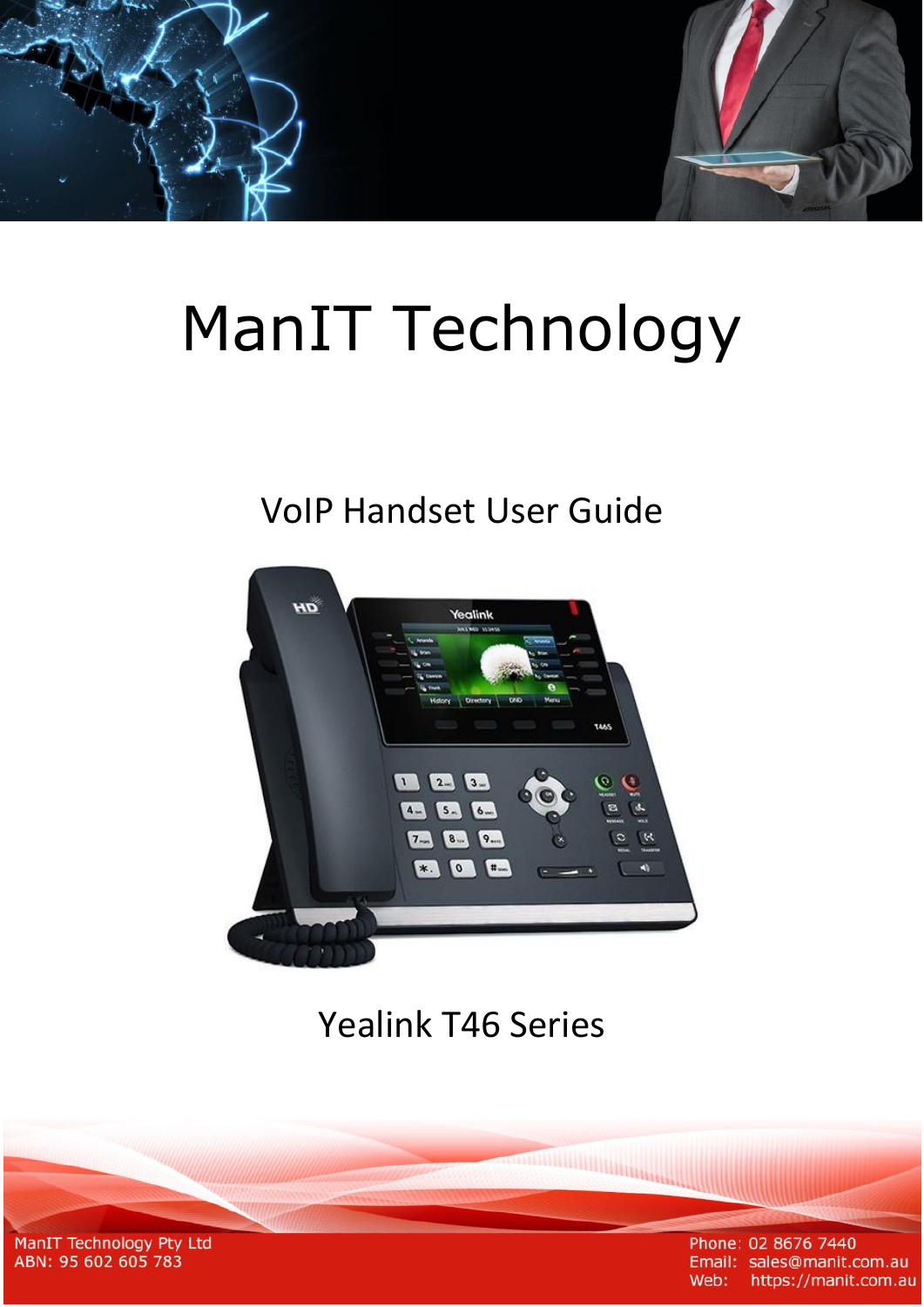

# **Understanding your phone and buttons**

Yealink T46G with optional EXP40 module displayed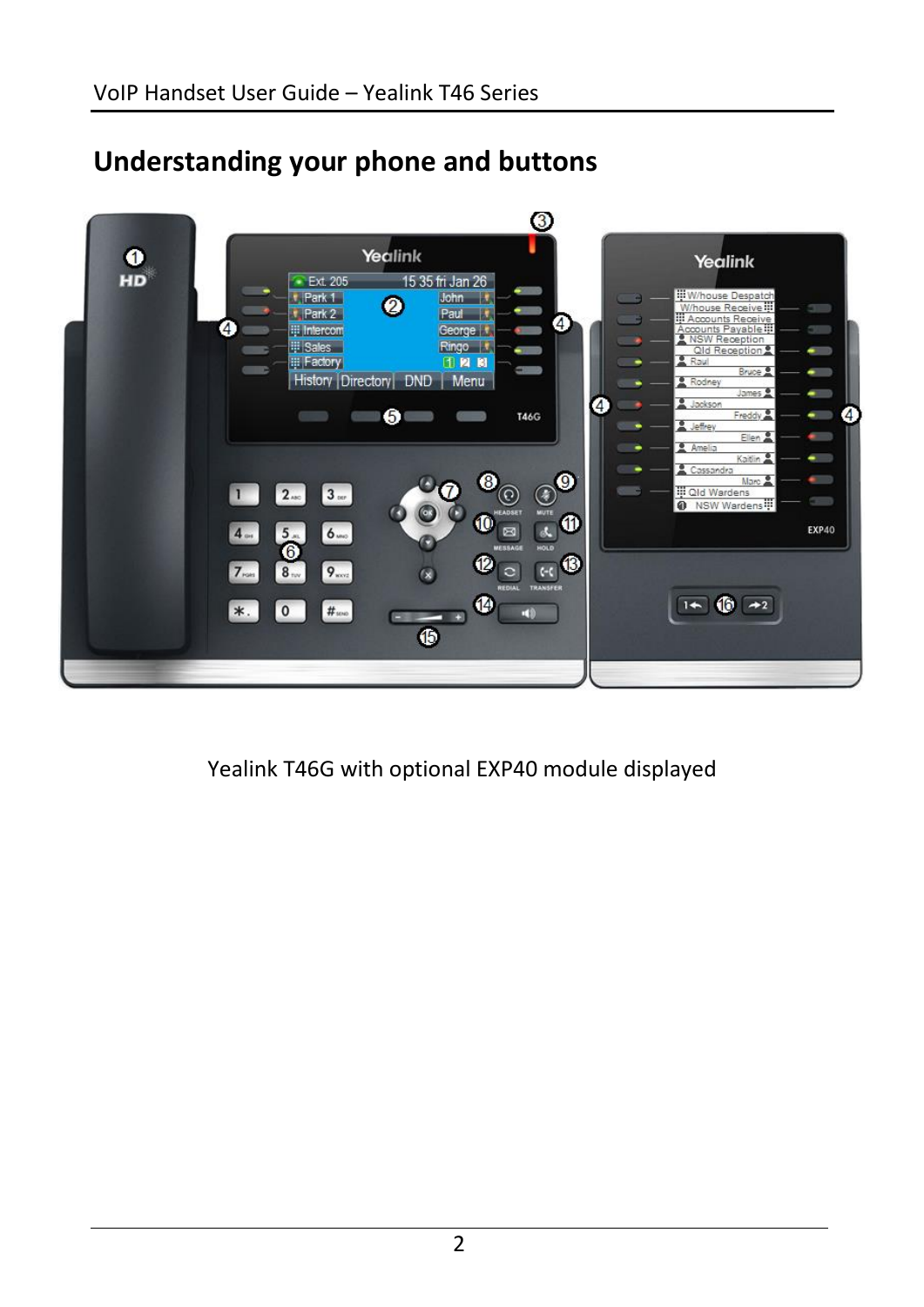| #            | <b>Phone Feature</b>  | <b>Description</b>                                      |
|--------------|-----------------------|---------------------------------------------------------|
| $\mathbf{1}$ | Handset               | Blunt instrument used to get your message across        |
| 2            | <b>LCD Screen</b>     | Displays information about calls, messages, soft keys,  |
|              |                       | date, time and other relevant data                      |
| 3            | Power Indicator LED   | (If enabled) may display phone is powered and or flash  |
|              |                       | to identify an inbound call                             |
|              |                       | Indicates Line status, when lit:                        |
|              |                       | Green: Line is idle                                     |
|              |                       | Red: (steady): Line is active or in use                 |
| 4            | Line Keys             |                                                         |
|              |                       | These keys may also be programmed to perform            |
|              |                       | functions such as speed dial, one touch call transfers, |
|              |                       | call pickup or to monitor other extensions.             |
|              |                       | Press a soft key button to perform the action shown on  |
| 5            | Soft Keys             | the label above it. The function of each button will    |
|              |                       | change depending on the phone's current operation.      |
| 6            | Keypad                | Use to dial phone numbers                               |
| 7            |                       | Scroll through information displayed on LCD Screen      |
|              | OK                    | Confirms actions or answers incoming calls              |
|              | $\boldsymbol{\times}$ | Cancels actions or rejects incoming calls               |
| 8            | <b>Headset Key</b>    | Toggles and indicates the headset mode                  |
| 9            | Mute Key              | Mutes or un-mutes an active call                        |
| 10           | Message Key           | Accesses voicemail                                      |
| 11           | Hold Key              | Places a call on hold or resumes a held call            |
| 12           | <b>Redial Key</b>     | Redials a previously dialled number                     |
| 13           | <b>Transfer Key</b>   | Transfers a call to another party                       |
| 14           | Speakerphone Key      | Toggles the hands-free speakerphone mode                |
| 15           | Volume Key            | Press + to increase the volume and - to lower volume    |
| 16           | Page Keys             | Changes EXP40 display                                   |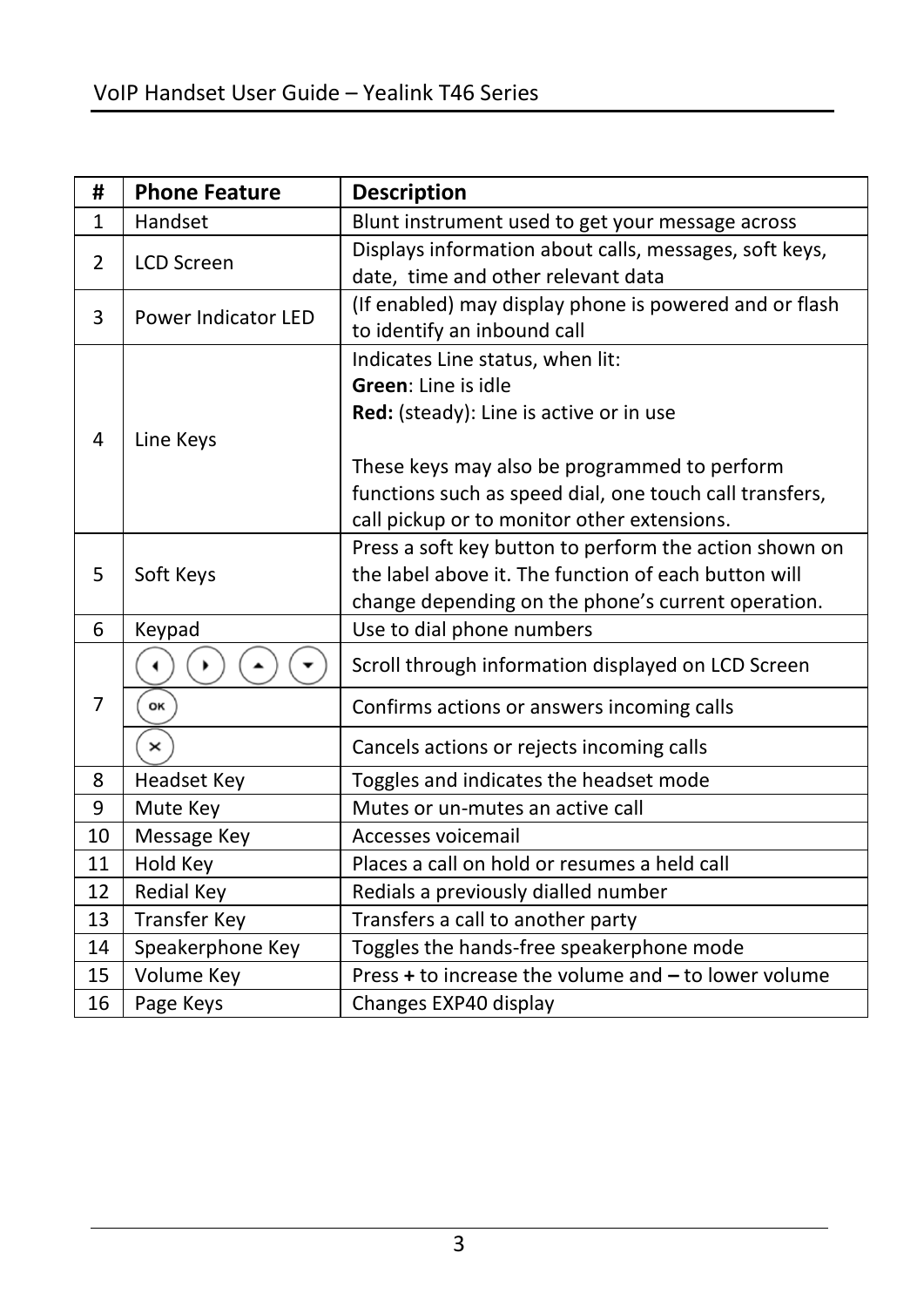# **Icon Information**

Icons appearing on the LCD screen are described in the following table:

| Icons | <b>Description</b>           |
|-------|------------------------------|
|       | Network is unavailable       |
|       | Registered successfully      |
|       | Register failed              |
|       | Registering                  |
|       | Hands-free speakerphone mode |
|       | Handset mode                 |
|       | Headset mode                 |
|       | Voicemail                    |
|       | <b>Auto Answer</b>           |
|       | Do Not Disturb               |
|       | Call Hold                    |
|       | Call Mute                    |
|       | Ringer volume is 0           |
|       | <b>Phone Lock</b>            |
|       | <b>Received Calls</b>        |
|       | <b>Placed Calls</b>          |
|       | <b>Missed Calls</b>          |
|       | Call Forward/Forwarded Calls |
|       | The contact icon             |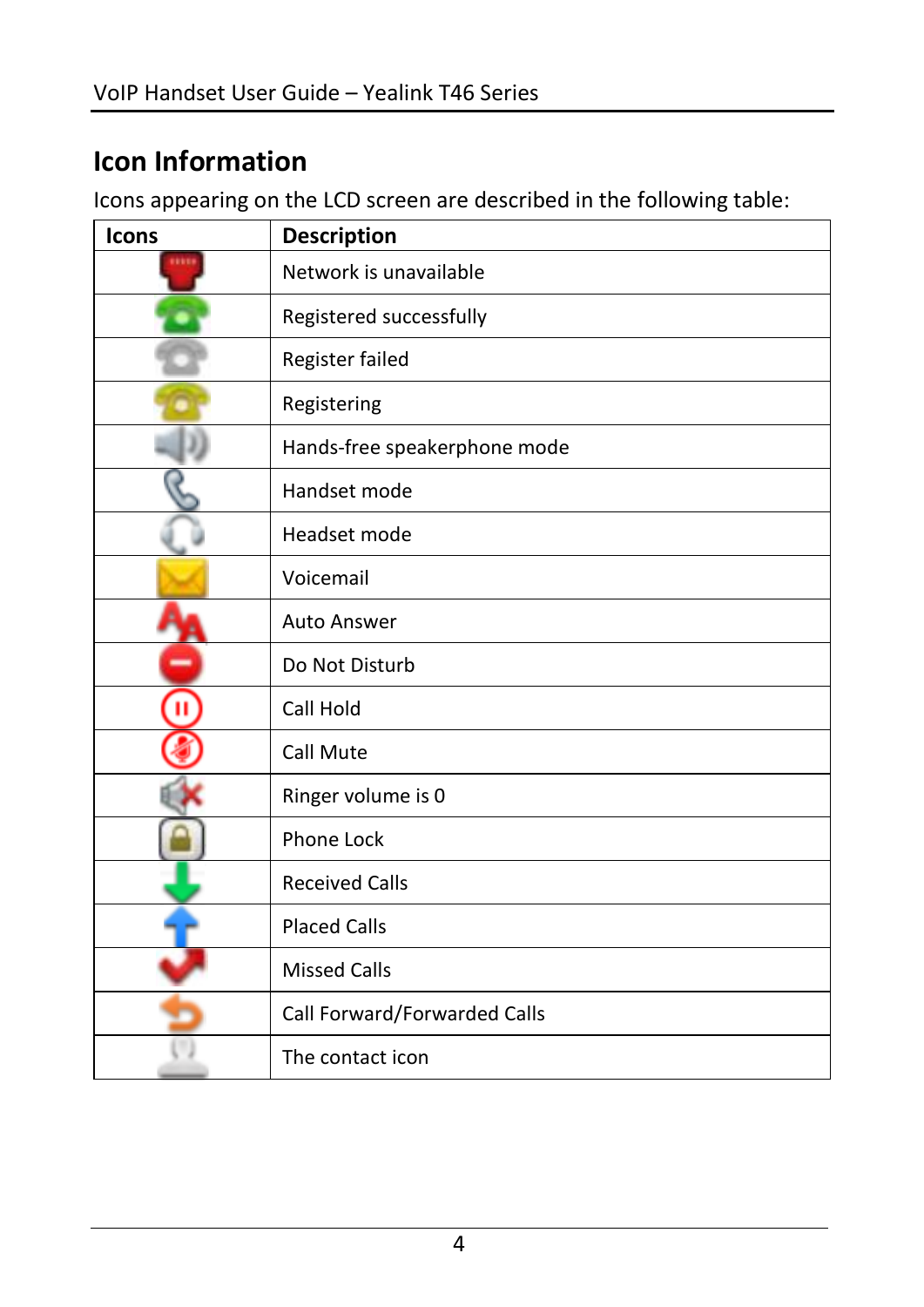# **LED Information**

Power Indicator LED:

| <b>LED Status</b>         | <b>Description</b>                |
|---------------------------|-----------------------------------|
| Solid Red                 | The phone is initialising         |
| Fast flashing red (300ms) | The phone is ringing              |
| Slowly flashing red (1s)  | The phone received a call         |
|                           | The LCD screen's backlight is off |
|                           | There are missed calls            |
| Off                       | The phone is off                  |
|                           | The phone is idle                 |

Line Key LED (configured as a Line Key):

| <b>LED Status</b>     | <b>Description</b>        |
|-----------------------|---------------------------|
| Solid green           | The phone is initialising |
| Fast flashing green   | The phone is ringing      |
| Slowly flashing green | The phone received a call |
| Off                   | The phone is off          |
|                       | The phone is idle         |

Line Key LED (configured as BLF for line monitoring and call transfers):

| <b>LED Status</b>         | <b>Description</b>            |
|---------------------------|-------------------------------|
| Solid green               | The monitored line is idle    |
| Fast flashing red (200ms) | The monitored line is ringing |
| Solid red                 | The monitored line is busy    |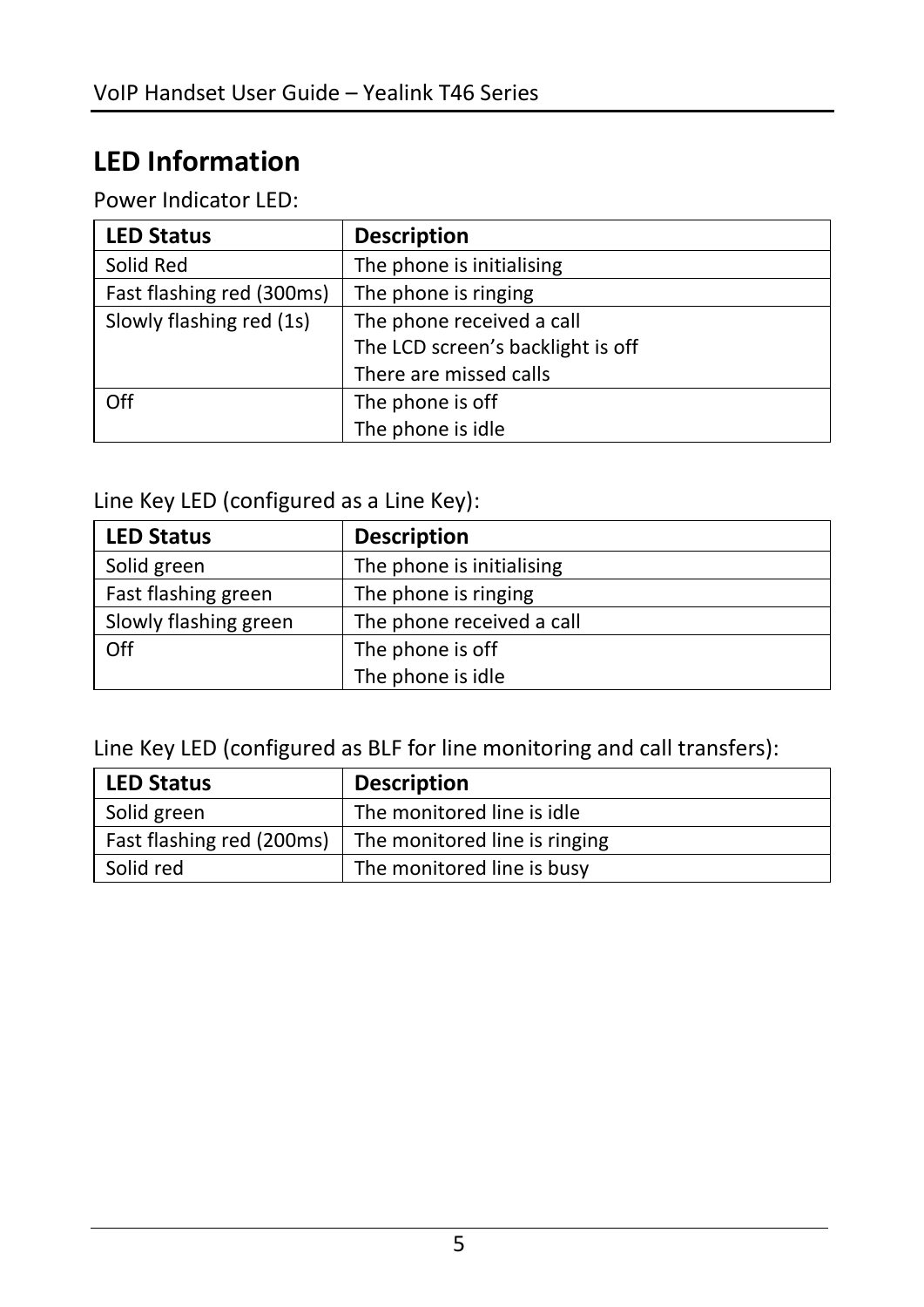# **Call functions and general use**

#### **Adjusting Volume:**

The default volume set in the phone may not be appropriate, to change do the following:

- **Ringer:** while phone is idle or ringing, press the volume up/down button to the desired volume.
- **In call volume:** While a call is active, press the volume up/down button to the desired volume. **NOTE:** Each audio device (handset, speakerphone and headset) have their own audio levels

#### **Answering a Call:**

To answer a call, when phone is ringing;

- Pick up the handset, or
- Press the Speaker button, or
- **•** Press the Headset button

#### **Ending a Call:**

- If you are using the handset, hang up
- If you are using the speaker, press the speaker button
- If you are using the headset, press the headset button

#### **Initiating a Call:**

- 1. To initiate a call, do one of the following:
	- a. Pick up the handset, or
	- b. Press the Speaker button, or
	- c. Press the Headset button
- 2. Dial the destination number on the keypad, wait for timeout or press the **Send** soft key to dial immediately.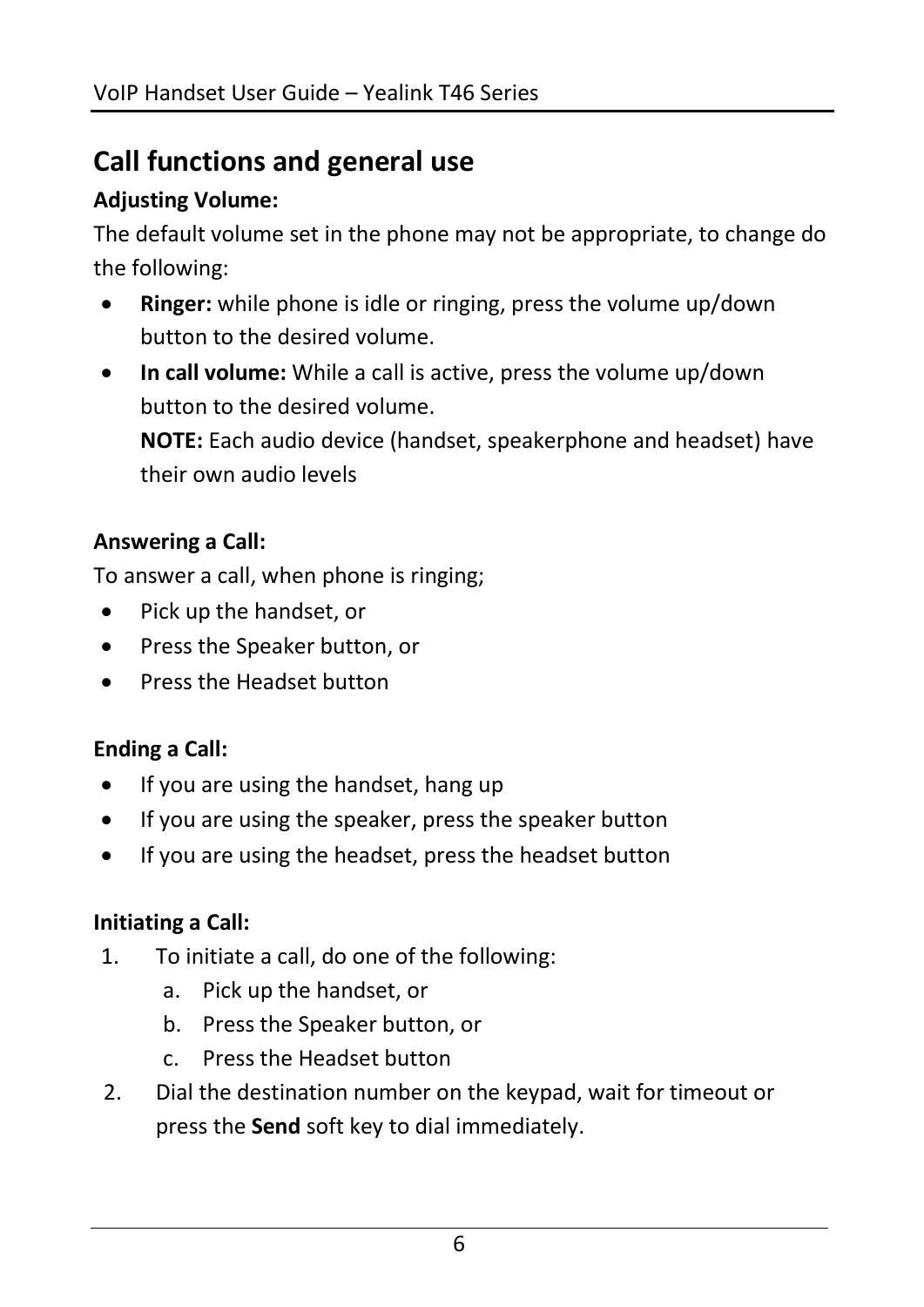#### **Redial:**

Dial a previously dialled number

- 1. Press the **Redial** key to display the Redial List
- 2. Use the navigation up/down buttons to select the number you wish to dial
- 3. Once selected press the **Redial** key again to initiate a call.

### **Call History:**

- 1. Press the **History** soft key to display all call records
- 2. Press  $\bigcirc$  or  $\bigcirc$  to switch among All Calls, Missed Calls, Placed Calls, **Received Calls and Forwarded Calls**
- 3. Press  $\odot$  or  $\odot$  to select the desired entry.
- 4. a. Press **Option** soft key, and then select **Detail** from the prompt list b. Press the **Send** soft key to initiate a call.

#### **Using Hold and Resume:**

Mute both sides of the conversation, caller will hear music on hold

- To put a call on hold, press the Hold key or **hold** soft key.
- To resume a call press the Hold key or **resume** soft key.

#### **Using Call Parks**

A Call Park is similar to hold but all extensions can pick it up

- To place an active call on park, press an available Park Line key
- To retrieve a call on park, press the Park Line key it was placed on

#### **Mute a call:**

When mute is enabled you can hear the other party but they cannot hear you, while muted the Mute icon  $\bigcirc$  will appear on the LCD screen.

- To mute a call press the Mute key
- To unmute press the Mute key.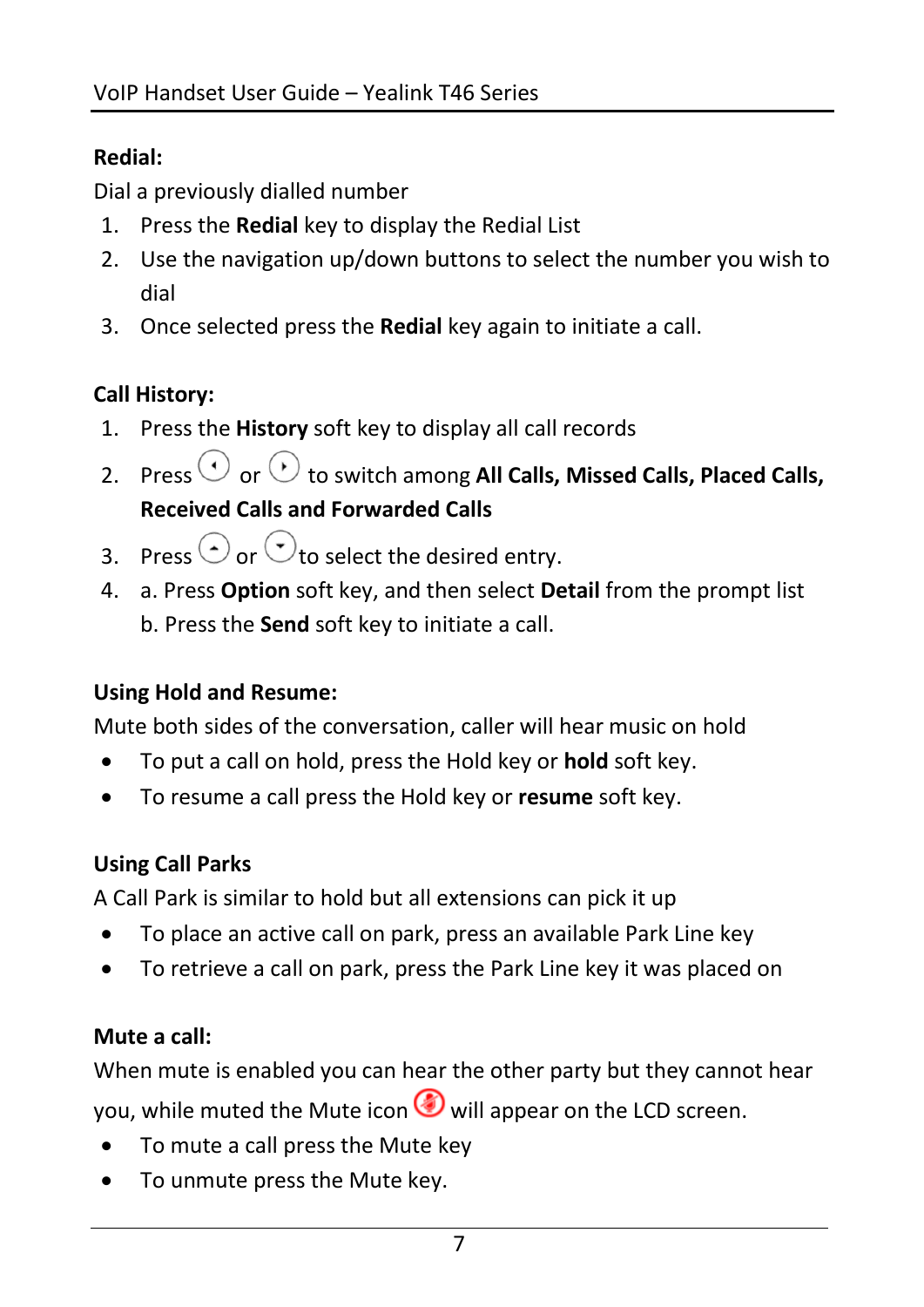#### **Call Forward:**

Call Forwarding will divert all incoming calls to another number, while Call Forward is active the Call Forward icon will appear on the LCD screen. **NOTE:** If the extension rings as part of a ring group, call forwarding must be configured to occur AFTER the ring group times out or they will be diverted as well.

- 1. Press **Menu**->**Features**->**Call Forward**
- 2. Press  $\odot$  or  $\odot$  to select the desired forwarding type, then press the **Enter** soft key.
- 3. Depending on your selection:
	- a. **Always Forward**:
		- 1) Press  $\odot$  or  $\odot$ , or the **Switch** soft key to select **Enabled** from the **Always Forward** field.
		- 2) Enter the destination number you want to forward all incoming calls to in the **Forward to** field

#### b. **Busy Forward**:

- 1) Press  $\odot$  or  $\odot$ , or the **Switch** soft key to select **Enabled** from the **Busy Forward** field.
- 2) Enter the destination number you want to forward all incoming calls to in the **Forward to** field
- c. **No Answer Forward**:
	- 1) Press  $\odot$  or  $\odot$ , or the **Switch** soft key to select **Enabled** from the **No Answer Forward** field.
	- 2) Enter the destination number you want to forward all incoming calls to in the **Forward to** field
	- 3) Press  $\odot$  or  $\odot$ , or the **Switch** soft key to select the ring time to wait before forwarding from the **After Ring Time** field.
- 4. Press the **Save** soft key to accept the change or the **Back** soft key to cancel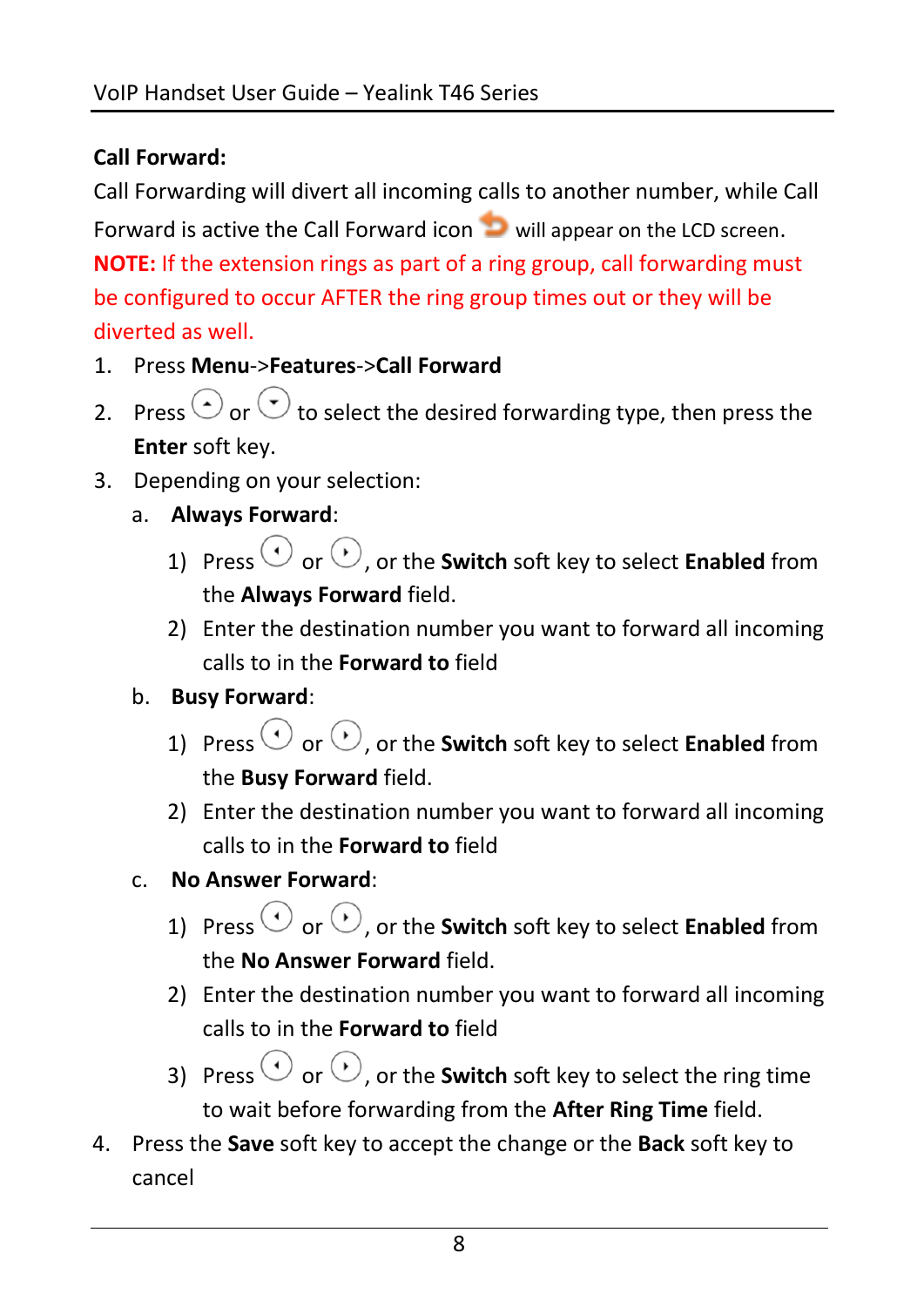#### **Transfer a call:**

You can transfer a call to another party during a call in one of two ways:

- **Blind Transfer:** Transfer a call instantly to a 3<sup>rd</sup> party
- Attended Transfer: Transfer a call after consulting the 3<sup>rd</sup> party

#### **Blind Transfer**

- 1. Using Line keys
	- a. During an active call, press the desired BLF Line or speed dial key
	- b. End the call to complete the transfer
- 2. Using the keypad
	- a. During an active call, press the **TRANSFER** key or **Tran** soft key
	- b. Enter the number of the  $3<sup>rd</sup>$  party you wish to transfer the call to
	- c. Press the **TRANSFER** key or **Tran** soft key or hang up to complete the transfer

#### **Attended Transfer:**

During an active call, either:

- 3. Using Line keys
	- a. Press the Line key associated with the extension (or speed dial) you wish to transfer the call to.
	- b. After discussing with the 3rd party either hang up, press the **TRAN** key or **Tran** soft key or hang up to transfer the call
- 4. Using the keypad
	- a. Press the **TRAN** key or **Tran** soft key
	- b. Enter the number of the  $3^{rd}$  party you wish to transfer the call to and press  $\circ$
	- c. After discussing with the 3rd party either hang up, press the **TRAN** key or **Tran** soft key to transfer the call.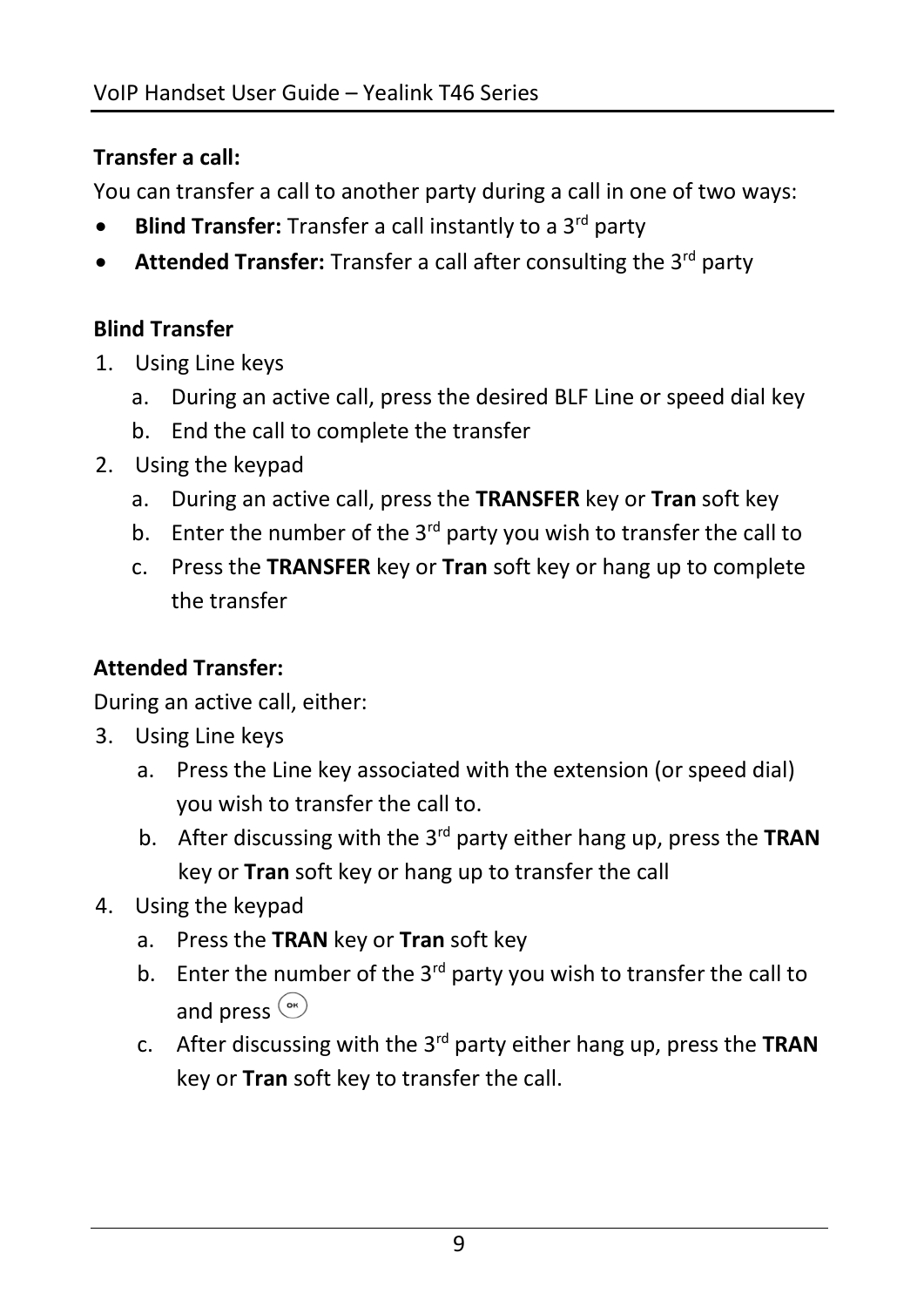#### **Do Not Disturb:**

Do Not Disturb puts the phone in a constant "busy" state, this will redirect all incoming calls to voicemail.

- To active Do Not Disturb, press the **DND** soft key while the phone is idle.
- To deactivate Do Not Disturb, press the **DND** soft key while the phone is idle.

# **Conference Calls**

Conference calls, also known as a party line allow multiple people to speak to each other at the same time.

#### **Establish a 3 party conference call using your phone**

- 1. During an active call press the **Conference** soft key, this will place the first call on hold and a second line is opened.
- 2. Dial the second number and press  $\overset{\text{ow}}{\sim}$  or the **Send** soft key
- 3. When the second party answers, press the **Conference** soft key to join all parties together.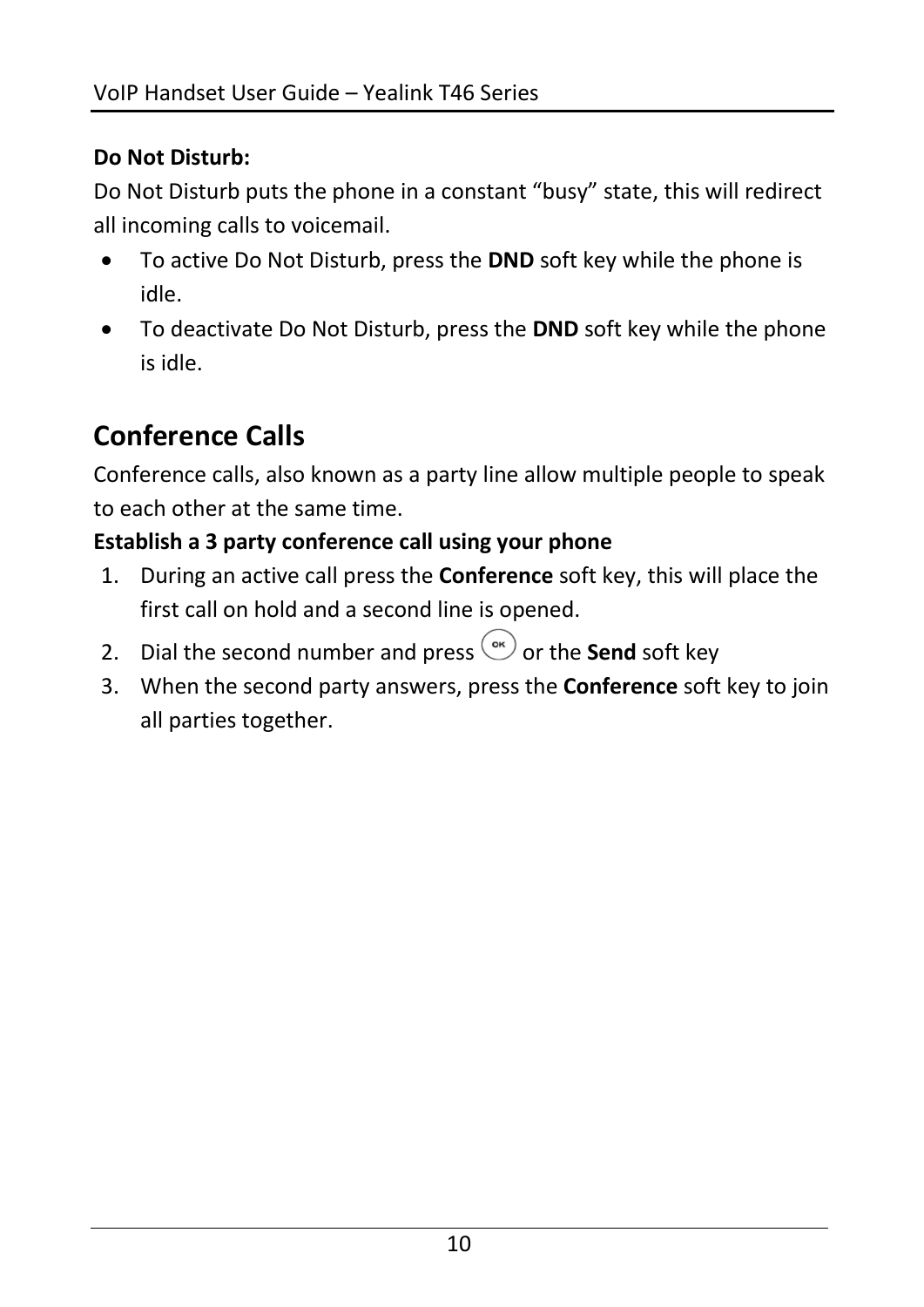# **Voicemail Operations**

Voicemail, also known as a message bank are voice messages left by a caller when a phone is busy or not answered

#### **Leave a Voicemail Message**

If a destination is busy or unavailable you may be redirected to voicemail. When prompted, record your voicemail message and end the call when finished.

#### **Retrieve Voicemail Messages**

Voicemail messages are available either through the desk phone or if enabled, via email.

#### **Accessing via desk phone:**

Press the Message button and follow the directions provided by the system.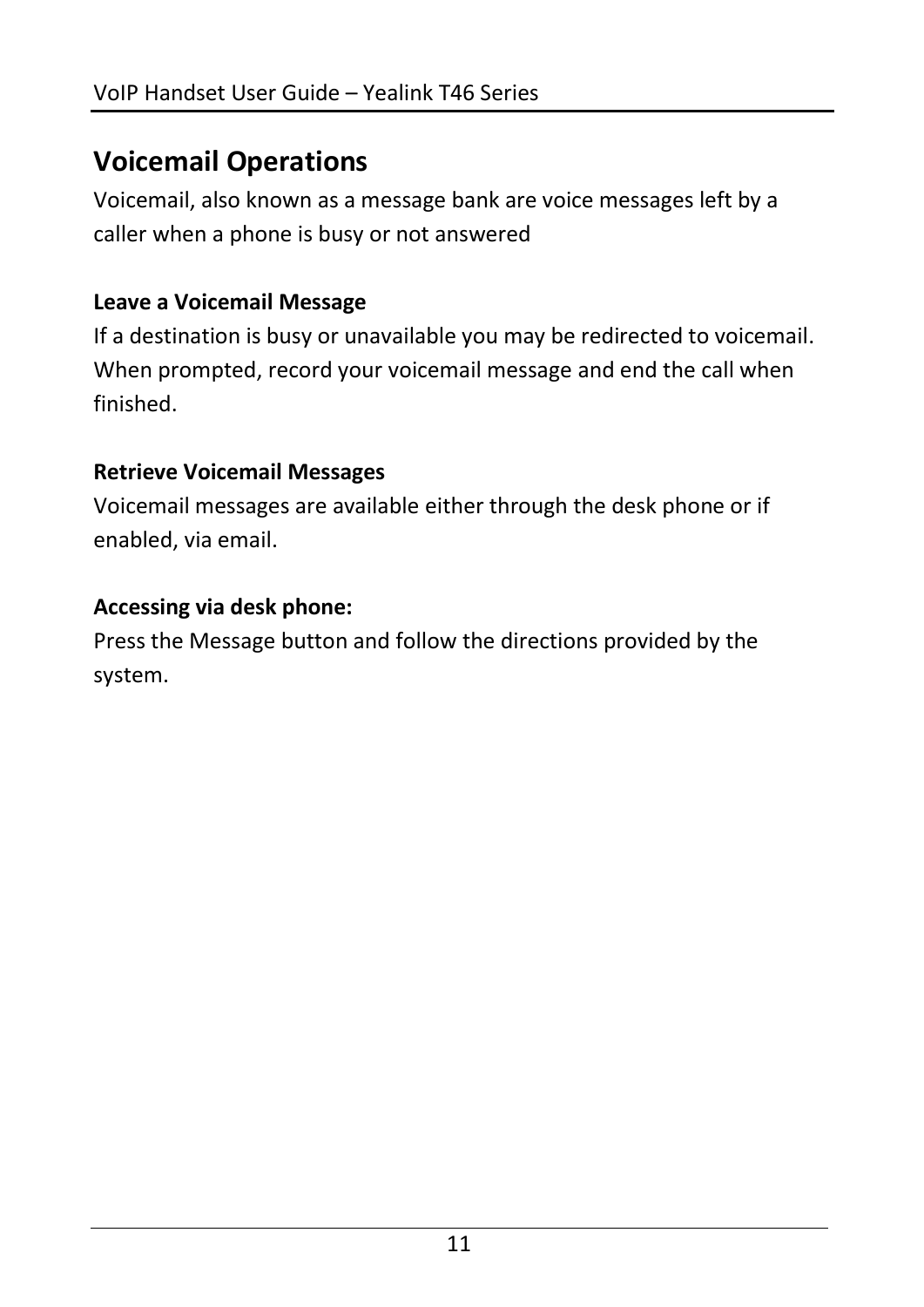#### **NOTES:**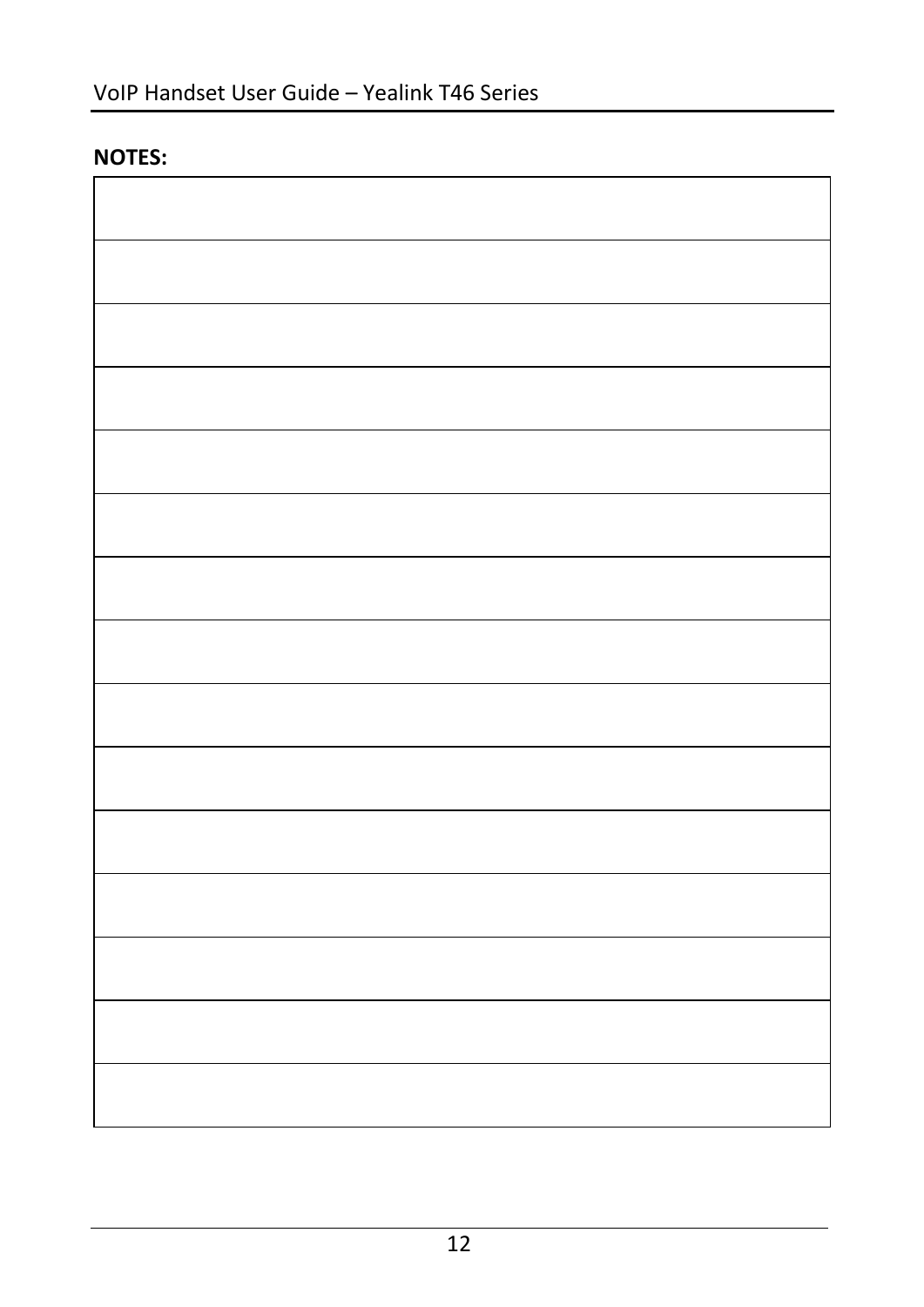#### **NOTES:**